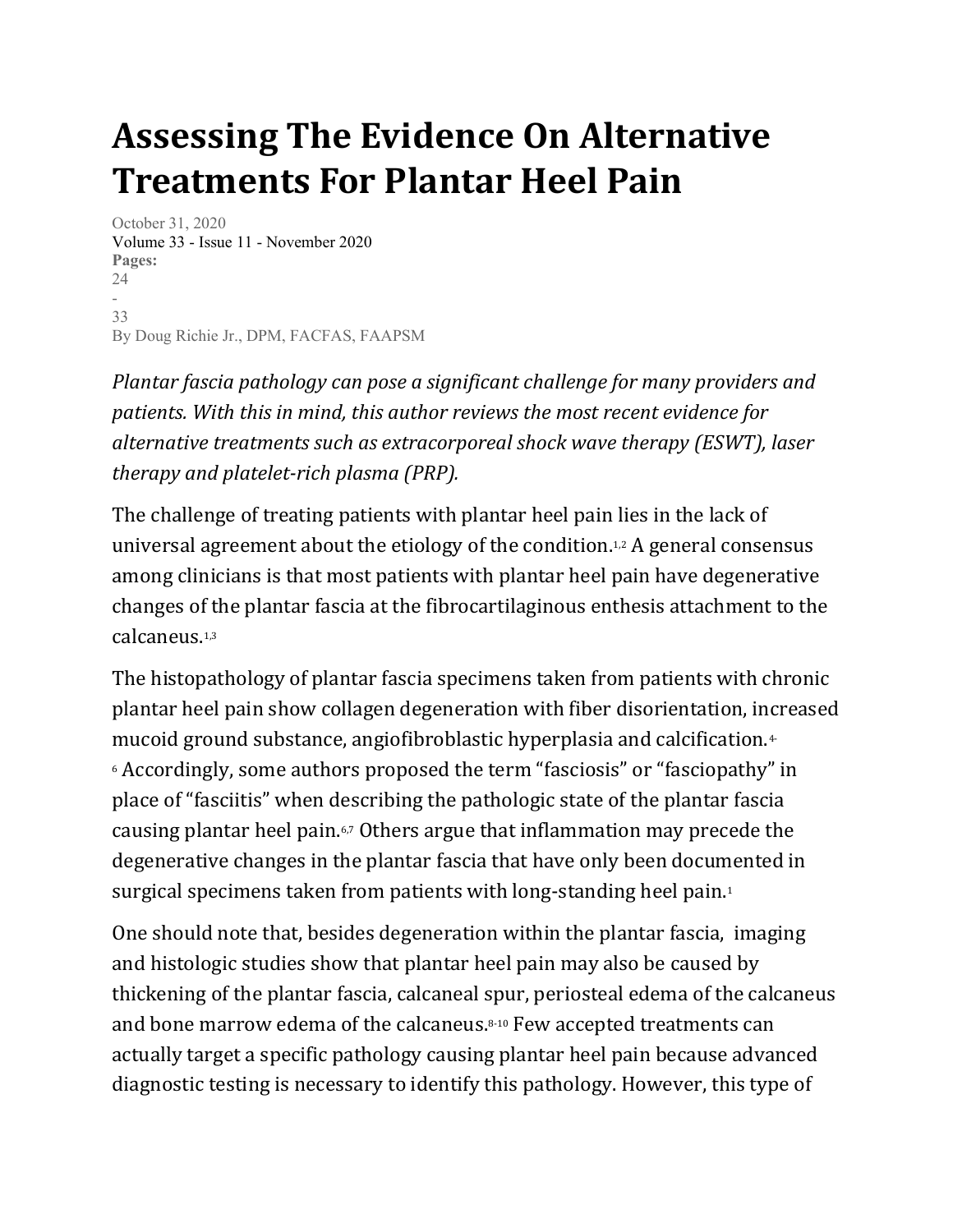imaging, due to cost and issues with payor approval, is not routinely justified in the clinical setting.

Traditional treatments of plantar heel pain focus on relieving mechanical load on the insertion of the plantar fascia at the calcaneus. These interventions include stretching, taping, insoles, custom foot orthoses, heel pads, heel lifts and plantar fascia night splints.11 Other treatments focus on reducing inflammation or pain. These modalities include corticosteroid injections, oral nonsteroidal antiinflammatory drugs (NSAIDs), ice and physical therapy modalities.<sup>12</sup>

Regardless of medical specialty, there is universal agreement that no specific treatment or therapeutic approach gives rapid or predictable results for relieving plantar heel pain.3,13,14

As a result, medical practitioners continue to seek new or alternative treatments for plantar heel pain. Besides implementing measures to offload the plantar fascia, clinicians are now interested in technologies used for tendinopathy, fracture healing and ulcerations as there is increasing recognition that chronic heel pain is really a form of a non-healing wound of the tissues attached to the inferior aspect of the calcaneus. Accordingly, let us take a closer look at alternative or "non-traditional" treatment interventions for chronic plantar heel pain and recent clinical studies assessing their treatment effects.

#### Pertinent Considerations In Understanding The Mechanism And Impact Of Extracorporeal Shock Wave Therapy (ESWT)

Shock waves are sound waves that create vibrations within tissue. In medical applications, one applies shock waves to a body part in order to create a controlled injury and stimulate healing. Extracorporeal shock wave therapy (ESWT) by definition uses unique sets of acoustic pressure waves produced outside the body to treat musculoskeletal conditions.15,16 The mechanism by which shock waves enhance healing is still not well understood but there is evidence that the local tissue injury causes neovascularization with increased production of tissue growth factors.15 Other proposed mechanisms revolve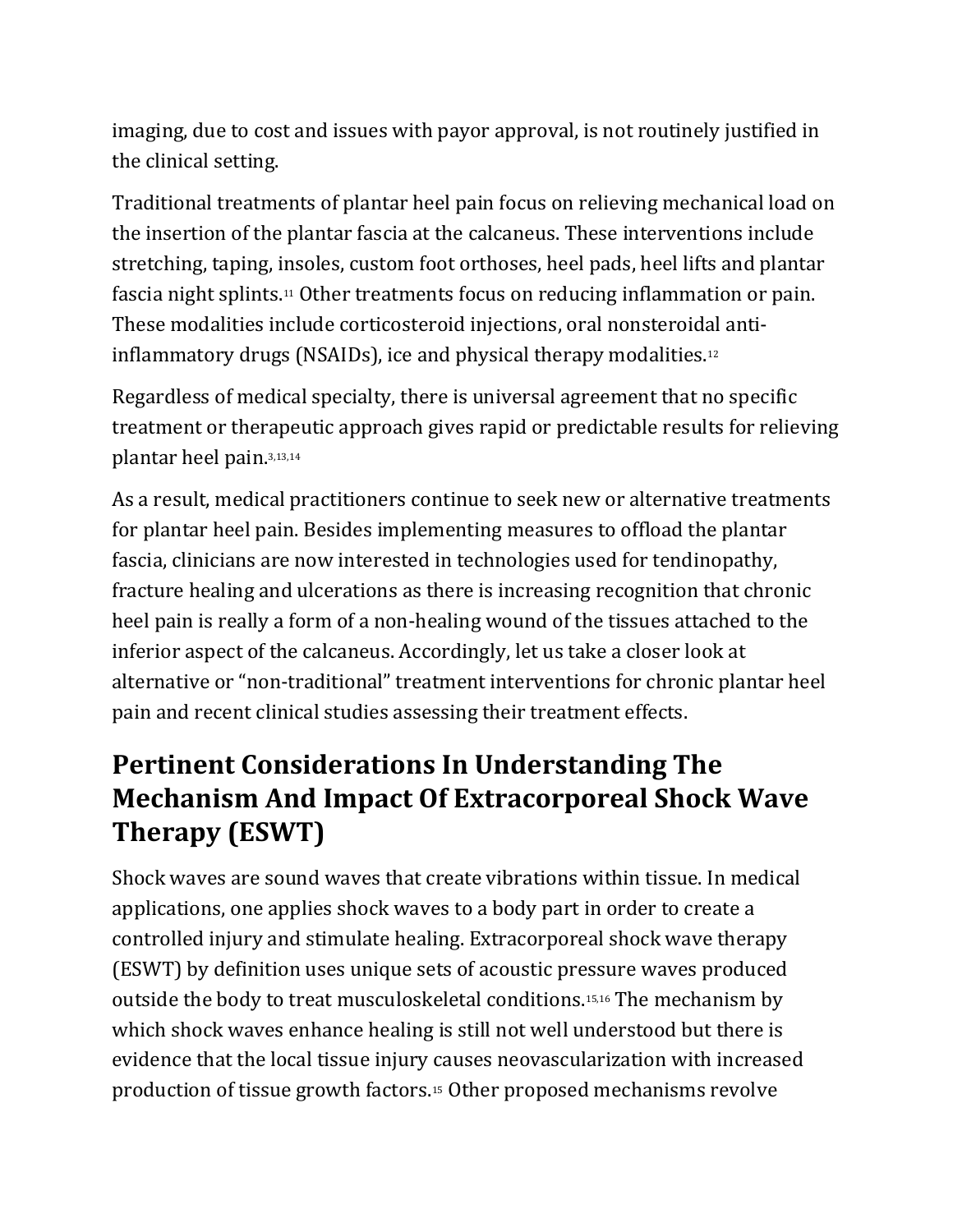around analgesia created by the physical alteration of small axons as well as chemical alteration of pain receptor neurotransmission.<sup>16</sup>

Shock waves, depending upon the source, have various physical properties that affect how acoustic energy transfers to tissue. In addition, the dosage and penetration depth will ultimately determine therapeutic levels achieved inside the body at the target tissue. Focal shock waves have high tissue penetration power and impact force. Electrohydraulic, electromagnetic or piezoelectric methods produce these focal shock waves.17 Radial shock waves, which are actually radial pressure waves, have lower tissue penetration with less impact. An air compressor generates these radial shock waves ballistically. The shockwave device reaches the maximum energy of radial shock waves at the tip of the applicator on the surface of the skin. With focused shock waves, however, the device can achieve the maximum energy in a focal zone within the treated tissue.<sup>17</sup>

Whether focused or radial, the intensity of the shock wave treatment can affect outcomes. A systematic review and meta-analysis of 11 high-quality randomized clinical trials showed that moderate- to high-intensity shock waves are more effective in treating plantar heel pain in comparison to low-intensity shock waves.18 Chang and colleagues reported a similar dose-response relationship in their systematic review and meta-analysis of 12 clinical trials.19 This study showed that medium- to high-intensity focused shock wave therapy was more effective than low intensity. Ironically, studies of radial shock wave treatment showed comparable results to medium- and high-intensity focused shock wave. To add to the dilemma of choosing one type of shock wave over another, there is evidence that applying local anesthesia will hamper results as getting biofeedback from the patient will enhance targeting of the shockwave to the proper location.<sup>20</sup>

This may explain why early studies of high-intensity, focused shock wave treatment showed no benefit in treating plantar heel pain.21,22 Both of these studies utilized a single session of focused shock wave treatment performed with the patient under local or general anesthesia.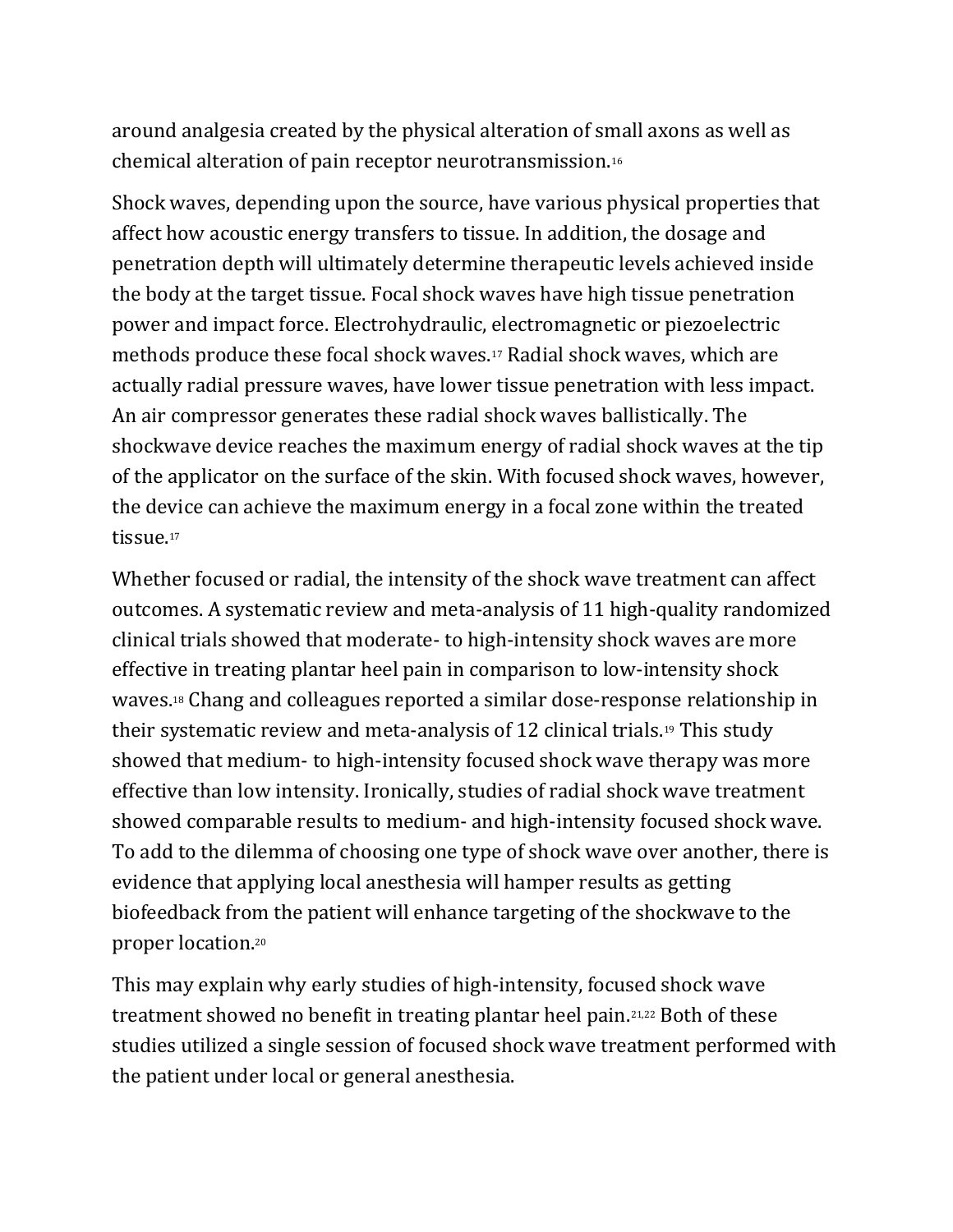Since that time, researchers began testing the efficacy of moderate- to lowintensity shock wave, which one can administer without anesthesia, in order to obtain biofeedback from the patient to target the affected tissue.20 When researchers performed ESWT without anesthesia in multiple sessions, regardless of intensity levels, ESWT showed favorable outcomes in many prospective clinical trials evaluating the treatment of plantar heel pain.23-28 Systematic reviews and meta analyses of randomized controlled trials studying ESWT verify that the treatment is safe and effective in relieving plantar heel pain for up to 12 months.18,19,29-31

The studies selected for review and meta-analysis covered a wide range of treatment protocols. The shock wave treatments averaged one to three sessions per patient with a rest period of three days to two weeks between sessions.31 The number of impulses per session ranged from a minimum of 1,500 to a maximum of 4,000 with an energy range between 0.08 mJ/mm2 (low intensity) to 0.64 mJ/mm<sup>2</sup> (high intensity) per impulse.<sup>31</sup> Adverse effects included pain during treatment, edema, skin redness, temporary paresthesia and one case of syncope due to pain.18,19

### Comparing ESWT To Corticosteroid Injection: Which Is Superior?

Four studies demonstrate a superiority of ESWT over corticosteroid injection to relieve plantar heel pain and improve function measured over time.32-35 Two of these studies used focused shock wave while the other two used radial shockwave.32-35 Clinicians did not use anesthesia in any of these studies and ESWT produced better pain relief than corticosteroid injection at both three-month and six-month follow-ups.

In summary, studies of treatment of plantar heel pain with ESWT show favorable results with minor risks of temporary adverse reactions. However, there is no consensus regarding what type of shock wave technology or what dosage of treatment will provide the best long-term results. Meta-analysis of randomized controlled trials evaluating ESWT, using both focused and radial shock wave technologies, reveal a wide range of impulses and energy dosage. This poses a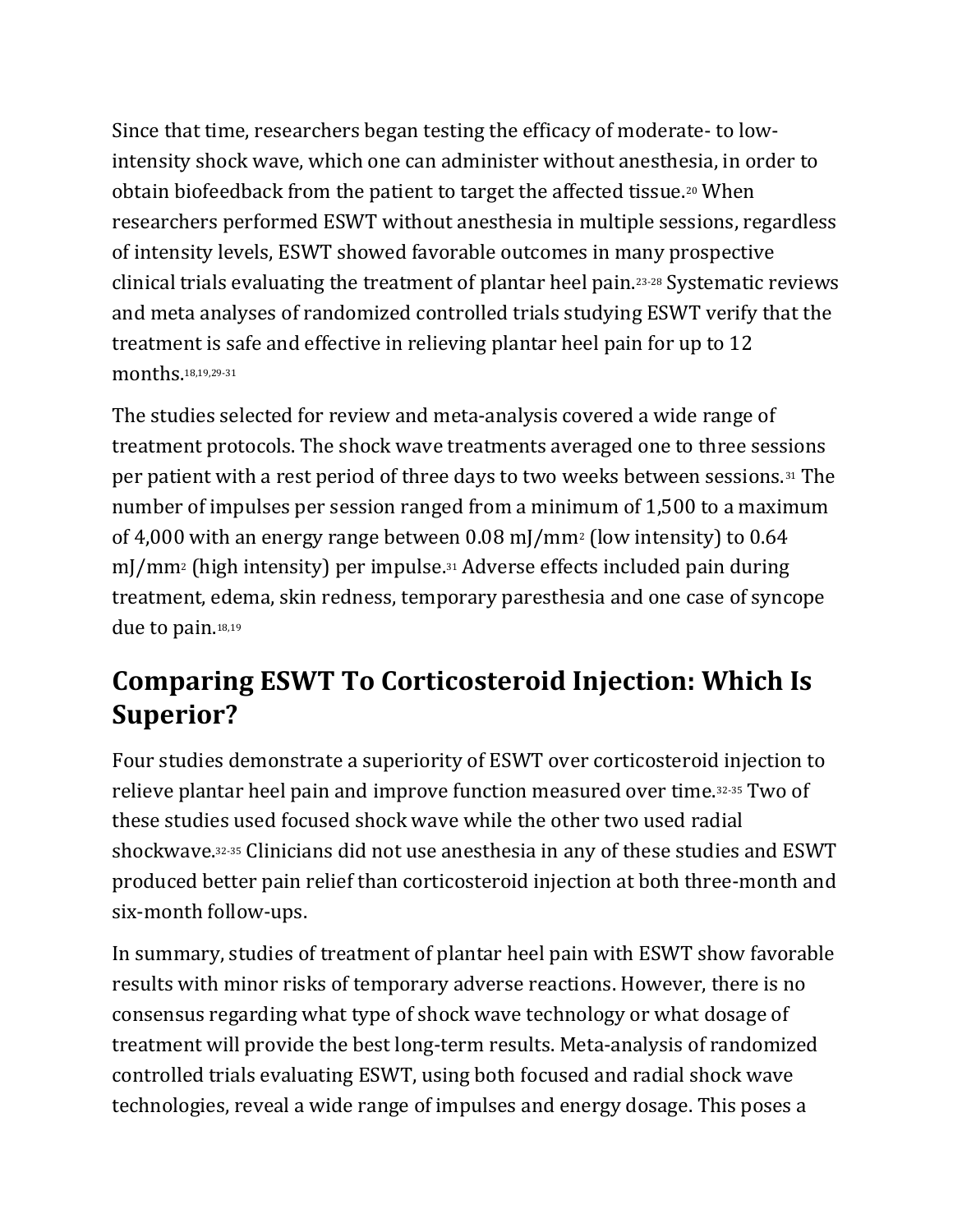dilemma for the practitioner in deciding which technology and protocol will work best in his or her hands when treating plantar heel pain.

Furthermore, as several different anatomic structures and pathologies may cause plantar heel pain, modifying the type of shock wave, dosage and frequency could optimize treatment outcomes if the practitioner was certain of the etiology. Further research is required to provide insight into these issues as this could improve the efficacy of ESWT therapy for plantar heel pain.

#### What Does The Literature Tell Us About Laser Therapy?

Multiple authors have reported applying visible or invisible laser light to the surface of the body to treat a variety of musculoskeletal conditions.36-38 Most of these studies of laser treatment of musculoskeletal conditions employed lowlevel laser light (LLLT) using either a gas laser (He-Ne), which produces visible red light of wavelength between 594 and 632 nm, or semiconductor lasers (GaAs or GaAlAs) that have a wavelength between 780 and 905 nm.

The primary effects of laser therapy are on the photoreceptors present in the mitochondria and on cell membranes. This process, known as photobiostimulation, reportedly enhances cellular functions and cell proliferation rates.39,40 There is also evidence that low-level laser light therapy can dilate capillaries and activate angiogenesis.41 Finally, low-level laser light therapy exerts an anti-inflammatory effect by decreasing the level of proinflammatory cytokines, such as interleukin-1 alpha and interleukin-1 beta, and increasing the level of other cytokines and anti-inflammatory growth factors.<sup>42</sup>

Bashford and coworkers were the first to study the use of low-level laser light therapy for the treatment of plantar heel pain in 1998.43 In this study, 28 patients received 12 sessions of irradiation from a 830 nm gallium aluminum arsenide (GaAlAs) laser with a dosage of one joule (J) to the plantar heel area and two J to the medial side of the calcaneus. A control group received sham or placebo treatment. There was no significant difference in pain when comparing the two groups after treatment so the investigators concluded that low-level laser light therapy was ineffective for the treatment of plantar fasciitis.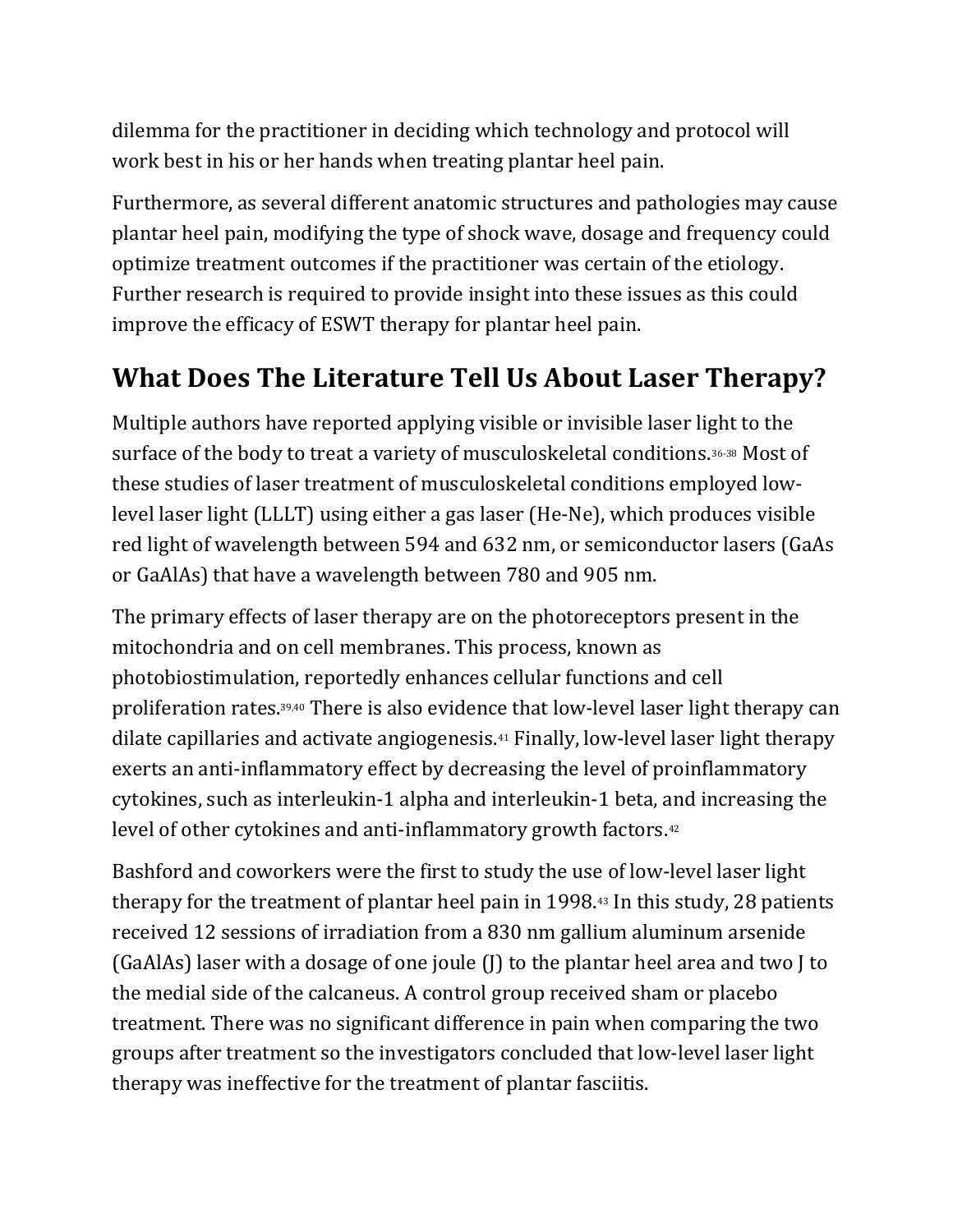After the study by Bashford and coworkers, the World Association for Laser Therapy recommended a treatment dose of a minimum of eight J for low-level laser light therapy for plantar fasciitis.<sup>44</sup> Using these guidelines, Kiristi and associates used the same gallium aluminum arsenide laser with an infrared wavelength of 904 nm, output of 240 mW and applied 8.4 J to the plantar and medial calcanei of 30 patients with plantar heel pain.45 This was a double-blind, randomized, placebo-controlled trial in which patients received low-level laser light therapy or sham treatment three times a week for six weeks. At the end of the six-week treatment, the pain decreased by 59 percent in the irradiated group and by 26 percent in the placebo-treated group. Interestingly, ultrasound showed decreased thickness of the plantar fascia at the end of six weeks for both the treatment group and the sham group.

Two other studies report on an eight-week follow up as well as a 12-month follow up of treatment of patients with chronic heel pain using low-level laser light therapy from a He-Ne red light (635 nm) laser generating 17 mW output and giving a total dose of 1.476 J/cm2. 46,47 At an eight-week follow up, the treatment group participants demonstrated a mean improvement of 30 points on a 100-point visual analog scale (VAS) in comparison to a mean improvement of five points with the placebo group.46 Patients receiving low-level laser light therapy showed continued improvement with reduction of pain at six months and 12 months.<sup>47</sup>

Macias and coworkers also reported a small (0.4 mm) but statistically significant reduced thickness of the plantar fascia, as measured by Doppler ultrasonography, in the treatment group.46 In the study by Jastifer and colleagues, the treatment group also showed significant improvement in the pain, disability and activity limitations subscales of the Foot Function Index with the greatest improvement occurring in the first six months after treatment.<sup>47</sup>

Two other studies comparing low-level laser light to placebo or traditional treatment showed significant reduction of visual analog scale pain scores attributed to the laser treatment.48,49 At a three-month follow up, pain scores were significantly lower for the low-level laser light treatment group in comparison to the control group. Researchers also found that functional outcomes, as measured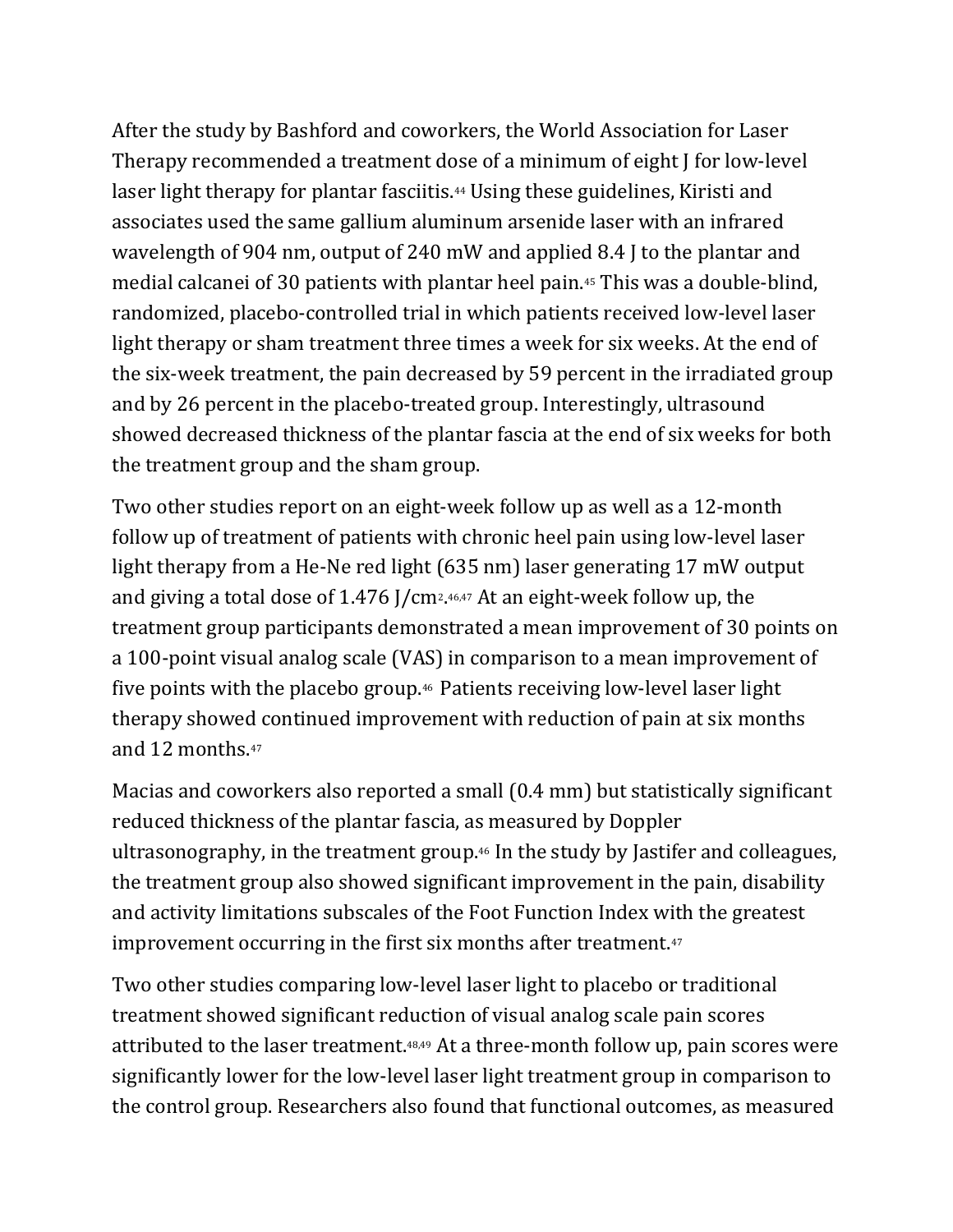by the function subscale of the American Orthopaedic Foot and Ankle Society Score (AOFAS-F) and the Foot Function Index, were significantly better for the group of patients receiving low-level laser light treatment.

#### High-Intensity Laser Therapy Versus Low-Intensity Laser Treatment: Which Is More Effective?

Recently, the implementation of high-intensity laser technology (HILT) has emerged for the treatment of osteoarthritis of the knee, low back pain, facial paralysis and epicondylitis.50-53 High-intensity laser therapy uses a pulsed neodymium-doped yttrium aluminum garnet (Nd:YAG) laser to deliver a significantly greater amount of energy than low-level laser light therapy.

Ordahan and colleagues tested the effectiveness of high-intensity laser therapy in comparison to low-intensity laser therapy for the treatment of plantar fasciitis.54 In this randomized study, seven patients received high-intensity laser therapy and seven patients had low-intensity laser therapy for plantar fasciitis, which had been present for over six weeks.

After three weeks of treatment, both groups showed significant improvement in all parameters of the VAS, heel tenderness index and Foot And Ankle Outcome Scores.54 The high-intensity laser group demonstrated better improvement in all parameters than the low-intensity laser group. This study, like others testing ESWT for treating plantar heel pain, reveals that high-energy treatment seems more efficacious than low-energy therapy. However, the small patient pool of this single study warrants further investigation comparing intensity levels of laser therapy to treat plantar heel pain.

### Comparing ESWT To Laser Therapy: What Do The Studies Reveal?

Two randomized, prospective comparative studies compare the efficacy of lowlevel laser light therapy and ESWT to treat patients with plantar heel pain of more than six months duration.55,56 Both studies showed that ESWT and low-level laser light therapy had similar positive effects on reducing plantar heel pain and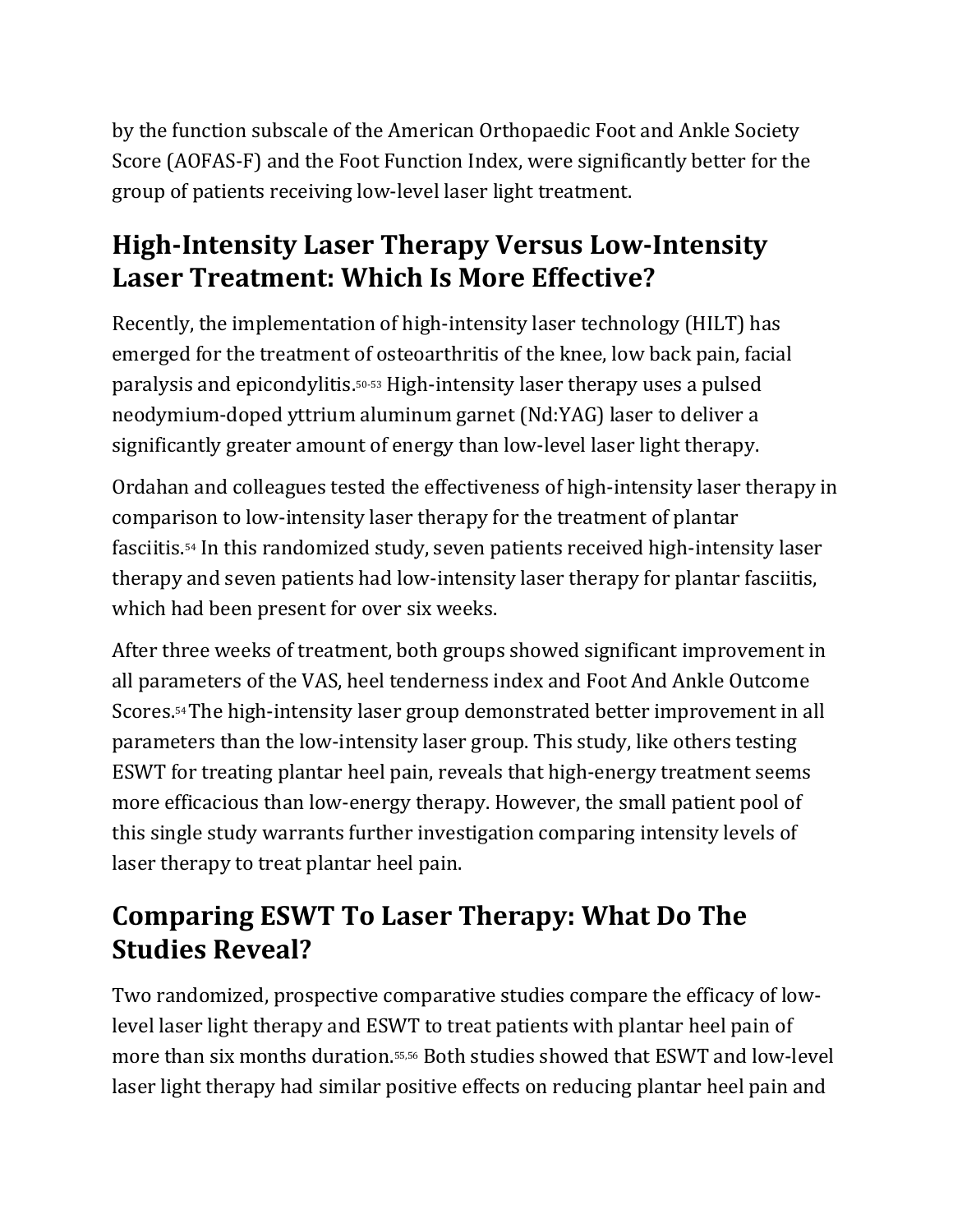plantar fascia thickness at a one-month follow-up, but neither modality showed superiority over the other as both treatments were equally effective.

In conclusion, laser therapy treatment of plantar heel pain has shown positive effects without any adverse reactions. The number and quality of studies of laser treatment of plantar heel pain does not approach that of ESWT. However, the evidence thus far suggests that laser therapy has gained credibility and may warrant consideration as an alternative treatment when conventional interventions fail.

#### Assessing The Potential Benefits With Platelet-Rich Plasma (PRP) Treatment

The production of platelet-rich plasma (PRP) takes place from a sample of autologous whole blood that is centrifuged to produce platelet concentrations above baseline values. Depending upon the preparation protocol, PRP contains varying levels of platelets as well as other blood components including leukocytes and red blood cells.<sup>57</sup>

Due to wide variation among studies of PRP treatments in terms of preparation and administration protocols, one must be cautious in drawing conclusions.58 As a result, several authors propose classifications of various techniques available to prepare and administer PRP depending upon centrifuge speed, use of anticoagulants and content of platelets as well as the application method.<sup>59,60</sup>

Platelets possess biologically active growth factors and 70 percent of these growth factors are released upon activation of the platelets.61 These growth factors include insulin-like growth factor, fibroblast growth factor, vascular endothelial growth factor, transforming growth factor (TGF-β) and plateletderived growth factor (PDGF).<sup>62</sup>

Platelet-rich plasma also reduces the transactivation of NF-kB, which is the critical regulator of the inflammatory process.63 In addition, PRP reduces other pro-inflammatory enzymes such as COX-2 and COX-4 as researchers have demonstrated with in-vitro studies.64 Thus, the combination of growth and anti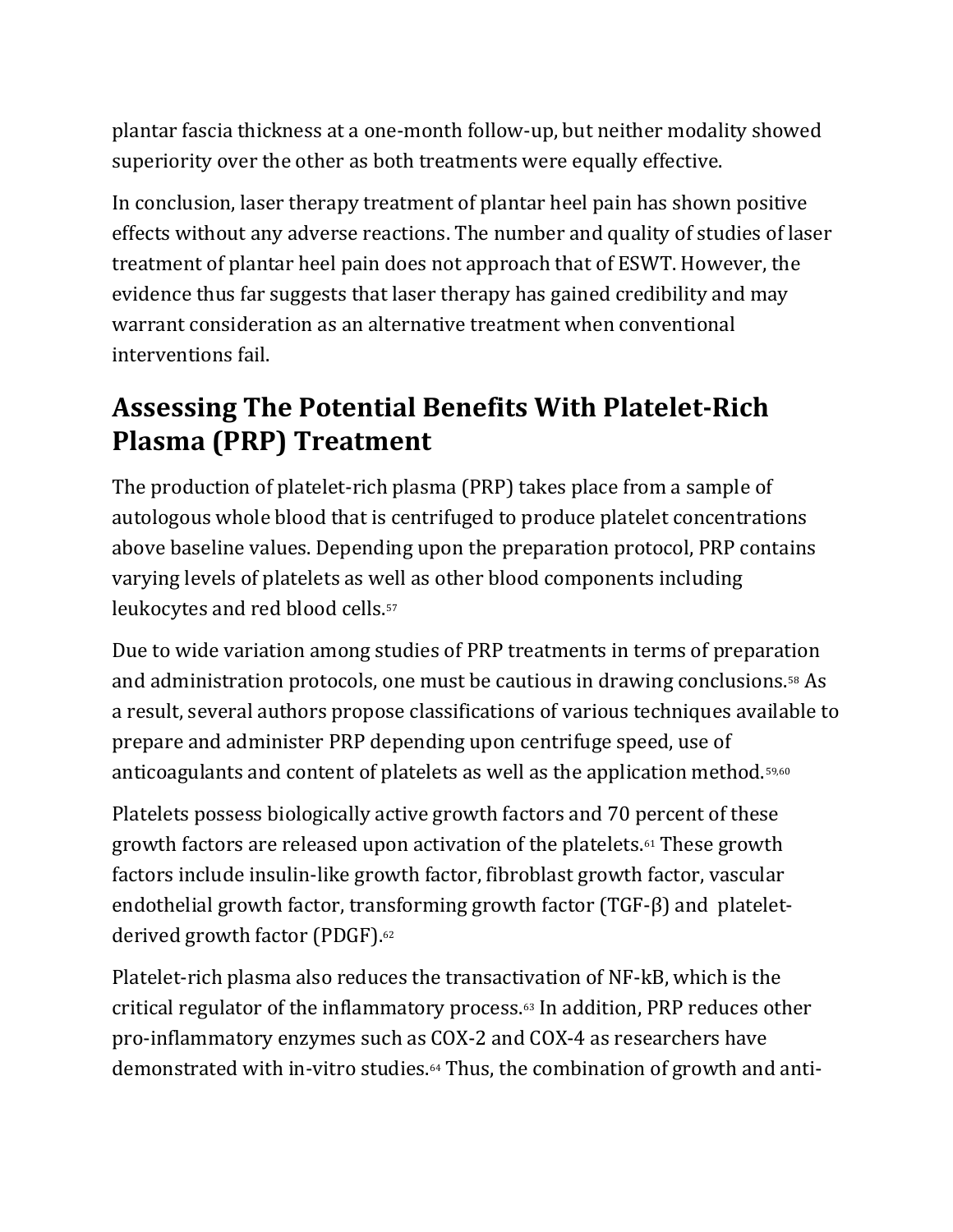inflammatory components of PRP are suited to initiate a healing phase in chronic plantar fasciopathy.<sup>65</sup>

In terms of plantar fasciopathy, hypovascularity and hypocelluarity are thought to be contributors to poor healing of degeneration of the plantar fascia at the insertional site on the calcaneus.<sup>66</sup> Platelet-rich plasma may partially reverse this hypovascularity through the release of cytokines to stimulate cellular proliferation and angiogenesis.<sup>67</sup>

#### A Closer Look At Recent Studies Of PRP For Plantar Heel Pain

Most clinical studies evaluating PRP fail to adequately report the preparation methods so clinicians are unable to duplicate the protocols to reproduce the same outcomes.68 Also, we now know that various levels of leukocyte concentration in the PRP mixture can have differing effects on various pathologies.69,70 Finally, the method of administration of the PRP mixture, the timing and number of injections as well as the post-treatment activity protocols vary among clinical studies.<sup>71</sup>

Despite these shortcomings, it is worth evaluating clinical studies testing the efficacy of PRP to treat plantar heel pain. To this date, there are at least 20 randomized controlled trials reporting the results of treating plantar heel pain with PRP and the majority of these studies used a corticosteroid injection as a control treatment.71-73

Hurley and coworkers published a systematic review of nine randomized controlled trials comparing PRP treatment with corticosteroid injection.71 At all follow-up assessments (one, three, six and 12 months), VAS scores showed significant differences in pain with PRP having better results. Functional outcomes using the AOFAS score showed no difference between PRP and corticosteroid injection at one and three months. However, at six and 12 months, AOFAS scores were higher in patients treated with PRP.

There are two different published meta-analyses of nine RCTs comparing the effectiveness of PRP and corticosteroid injection.72,73 One study showed a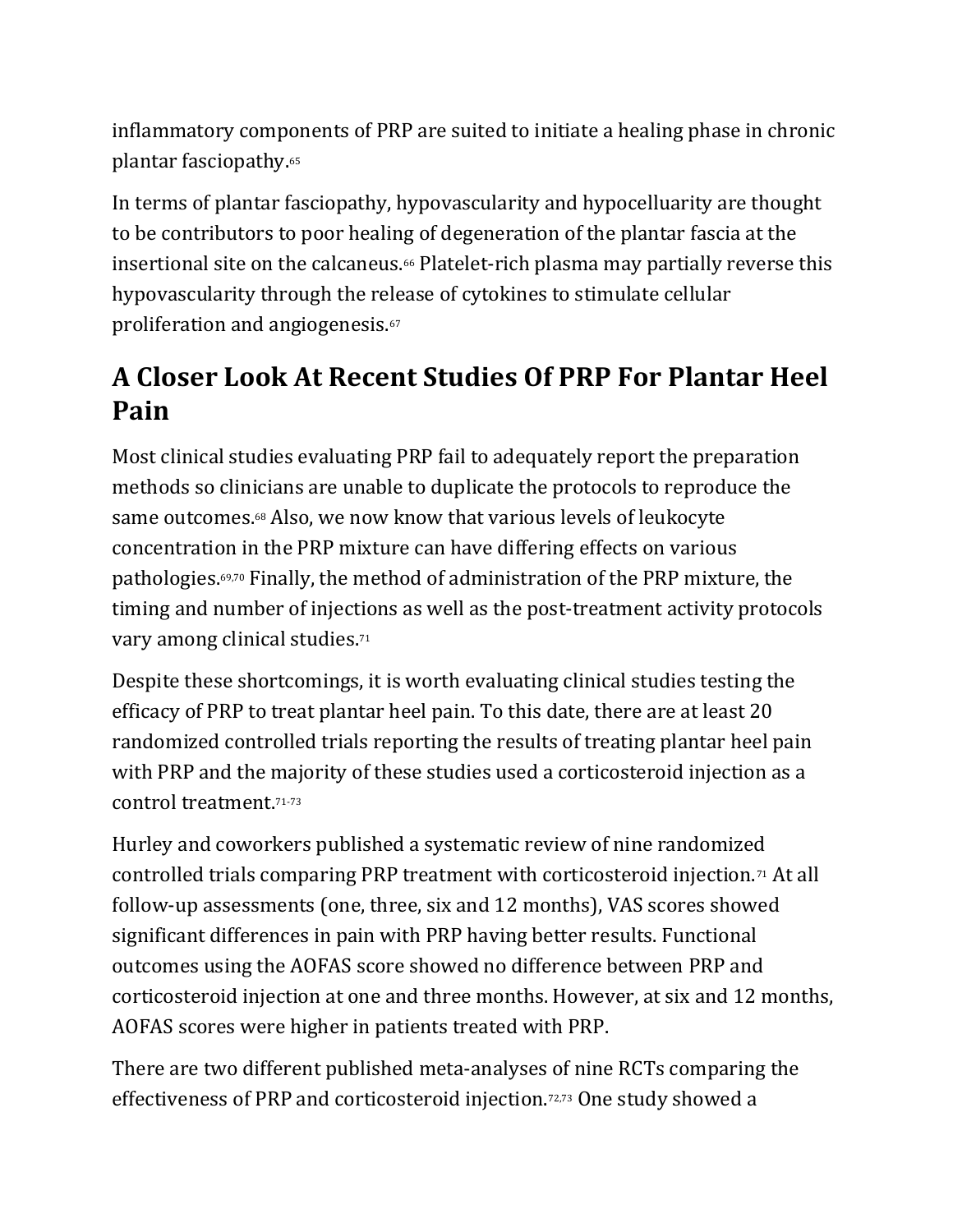significantly improved efficacy of PRP over corticosteroid injection at a 24-week follow-up.72 Functional scoring using the Foot and Ankle Disability Index (FADI), the AOFAS score, and the Roles and Maudsley score (RMS) showed no differences in the efficacy of PRP versus corticosteroid injection treating plantar heel pain at any point in follow-up although both groups demonstrated improvement.<sup>72</sup>

Another study showed no difference in pain reduction comparing PRP and corticosteroid injection at one, three and six months.73 However, at a 12-month follow-up, PRP showed significant reduction in VAS pain score in comparison to steroid injection. With AOFAS scoring, PRP and steroid injection had similar improvements at one, three and six months with PRP showing superior improvement only at the 12-month follow-up.<sup>73</sup>

Two other studies show that PRP and corticosteroid injection are similar in reducing plantar heel pain at three- and six-month follow-ups.74,75 However, a study with a 12-month follow-up demonstrated superiority of PRP over steroid injection in long-term pain relief.<sup>76</sup>

Alkhatib and coworkers published the most recent systematic review and metaanalysis of PRP treatment.<sup>77</sup> In comparison to the previously discussed metaanalyses,72,73 Alkhatib and team included two recent randomized controlled trials and four prospective cohort studies, providing a total number of 679 patients from 13 studies. Similar to findings from previous meta-analysis studies, PRP did not show superiority over corticosteroid injection until the six- and 12-month follow-up intervals using VAS and AOFAS scores.<sup>77</sup>

These systematic reviews comparing PRP to corticosteroid injection show consistent findings. Both PRP and steroid injection can provide rapid pain relief at a one-month follow-up. In some cases, the pain relief is more profound with steroid injection but over time, PRP shows better long-term pain relief at six and 12 months. It is important to note that PRP has immediate pain relief effects owing to the anti-inflammatory properties of released cytokines while the longer-term effects are thought to be due to augmentation of the natural healing response through cellular proliferation and neoangiogenesis.<sup>67</sup>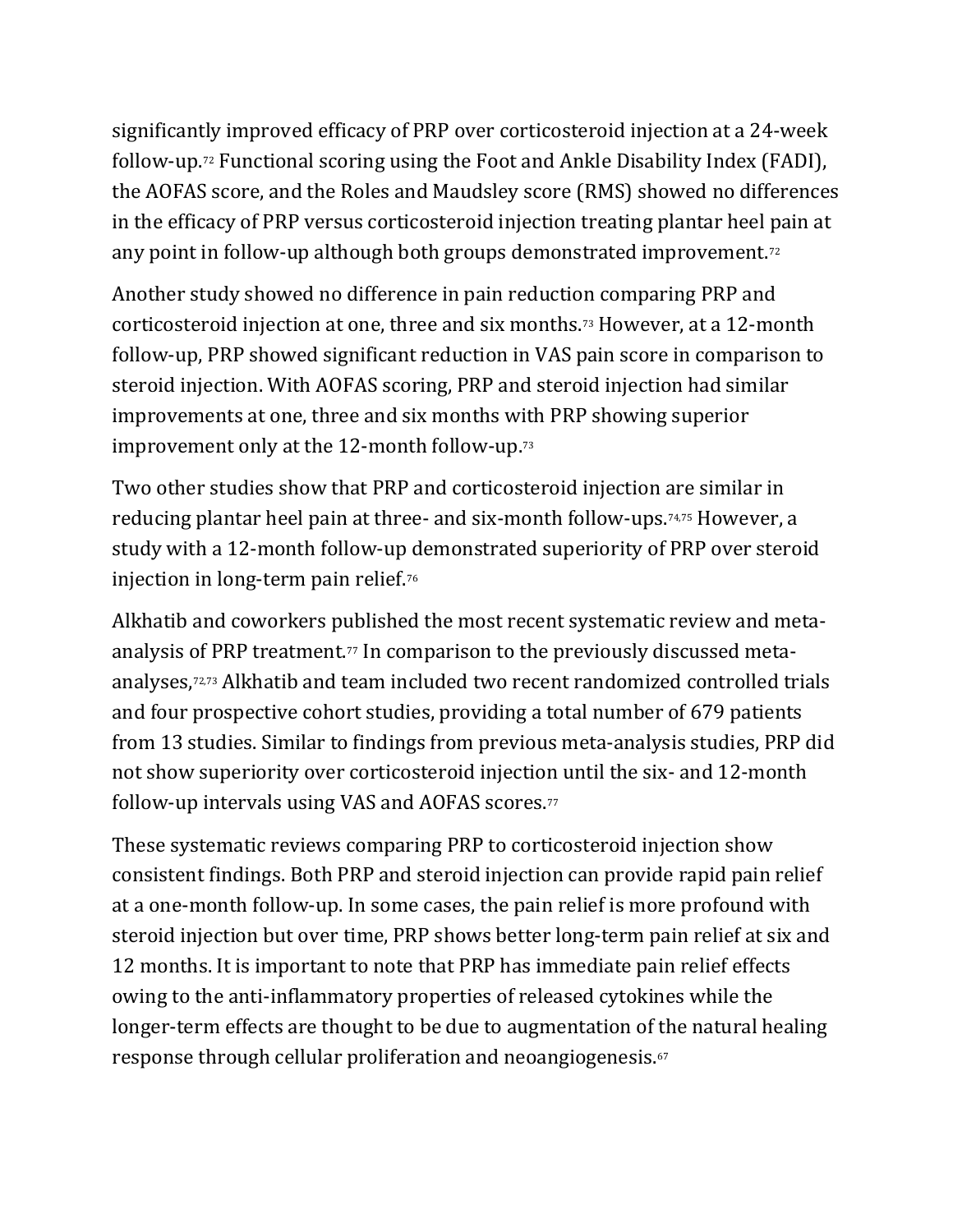#### Comparing PRP And ESWT: Which Modality Provides Better Results For Chronic Plantar Heel Pain?

Two studies compare the effectiveness of PRP to ESWT. In a randomized study, Chew and coworkers assessed 54 patients with chronic plantar heel pain (six months or greater), who were divided into three treatment groups.78 The three treatments were either focused high-intensity ESWT, PRP or "conventional treatment," consisting of stretching and two visits of physical therapy. There was no statistically significant difference in VAS pain score improvements between the PRP and ESWT groups at one, three and six months. However, there was a significant improvement of pain with both of these treatments in comparison to conventional treatment. The PRP group demonstrated significant improvements in plantar fascia thickness at the three- and six-month follow-ups in comparison with the ESWT group.

In a 2018 randomized study, Ugurlar and colleagues compared the use of PRP, ESWT (radial), corticosteroid injection (40 mg betamethasone) and prolotherapy (5% dextrose) injection in 154 patients with chronic plantar heel pain (average 12 months duration).<sup>79</sup> Clinicians administered each treatment three times over a three week period. At the end of the 36-month follow-up period, there were no differences between any of the four treatment groups in visual analog scale scores and Foot Function Index, and all regressed back to their original pain levels. At six and 12 months, ESWT had the best improvement of visual analog scale pain score in comparison to the other three treatments. This study demonstrates that when patients experience heel pain for greater than 12 months, any intervention given over a limited three week treatment time may not provide long-standing relief beyond 12 more months.<sup>79</sup> It is likely that those patients with 12 months of heel pain or more will require extended treatment beyond three weeks.

In the final analysis, when comparing PRP to corticosteroid injections, PRP appears to have some superiority in both reduction of pain and improvement of function. However, the reduction of pain at six and 12 months, while statistically significant, only differs by about two points on a 10-point scale in favor of PRP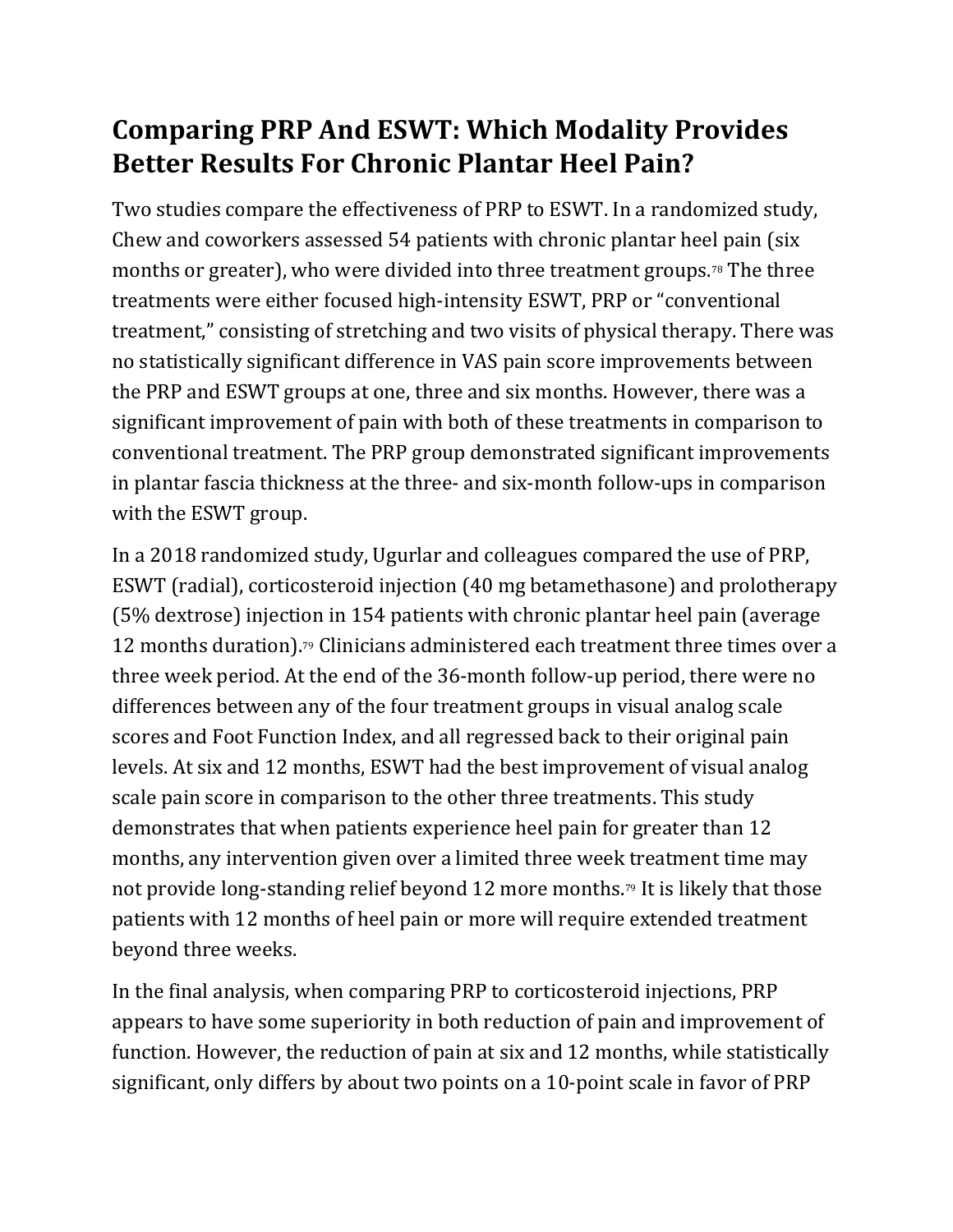over steroid injection. The increased cost of PRP in comparison to corticosteroid injection may not justify the small but significant improvement of pain relief. The cost versus benefit ratio of PRP over steroid injection is ultimately determined by the patient, who is paying for the treatment. Certainly, the potential adverse effects of a corticosteroid injection for plantar heel pain, including fat pad atrophy and potential rupture of the plantar fascia, warrant consideration by the patient and the treating physician.80,81 Conversely, multiple studies show that PRP injections into the proximal calcaneus do not demonstrate any adverse reactions.71-73

## In Conclusion

When evaluating the biologic effects of ESWT, PRP and laser therapy, all three technologies reduce inflammation, stimulate angiogenesis and have the capacity to release growth factors to enhance tissue healing. Considering the histopathology of plantar fasciopathy, these interventions appear to have the potential to address the multiple factors leading to degeneration and an impaired healing response of the injured tissue.

In comparison to local corticosteroid injection, multiple studies show the superiority of ESWT, PRP and laser therapy to achieve long-standing reduction of pain. Future studies are necessary to clarify how to achieve optimal outcomes with each of these treatments in terms of technology options as well as the appropriate dosage and frequency of application.

Dr. Richie is an Adjunct Associate Professor within the Department of Applied Biomechanics at the California School of Podiatric Medicine at Samuel Merritt University in Oakland, Calif. He is a Fellow and Past President of the American Academy of Podiatric Sports Medicine. Dr. Richie is a Fellow of the American College of Foot and Ankle Surgeons. Dr. Richie is the author of a new book titled "Pathomechanics of Common Foot Disorders," which is available from Springer at https://www.springer.com/us/book/9783030542009 .

#### References

1. Wearing SC, Smeathers JE, Urry SR, Henning EM, Hills AP. The pathomechanics of plantar fasciitis. Sports Med. 2006;36(7):585-611.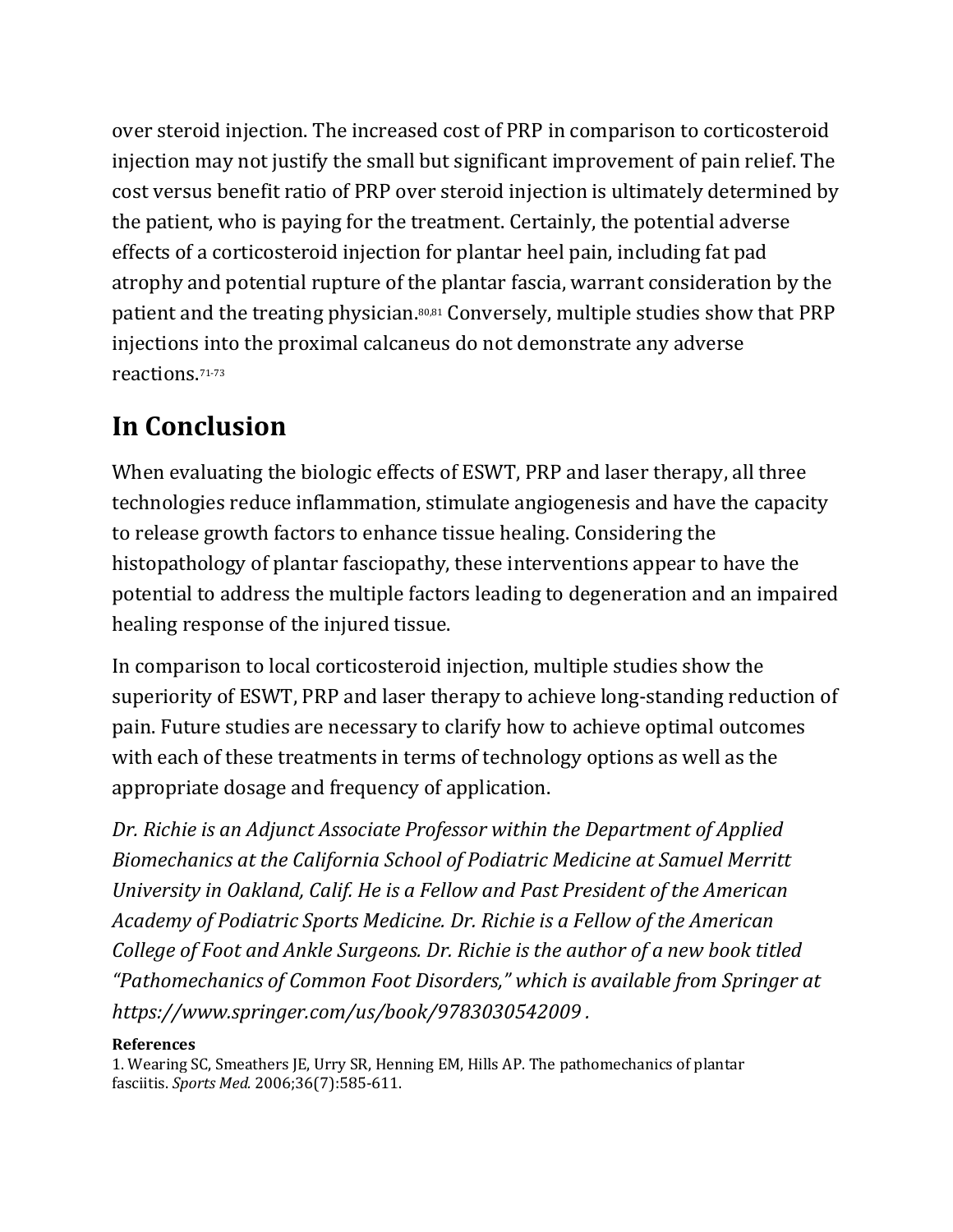2. Riel H, Cotchett M, Delahunt E, et al. Is 'plantar heel pain' a more appropriate term than 'plantar fasciitis'? Time to move on. Br J Sports Med. 2017;51(22):1576–1577.

3. Thomas JL, Christensen JC, Kravitz SR, et al. American College of Foot and Ankle Surgeons Heel Pain Committee. The diagnosis and treatment of heel pain: a clinical practice guideline-revision 2010. J Foot Ankle Surg. 2010;49(3)(Suppl):S1-19.

4. Schepsis AA, Leach RE, Gorzyca J. Plantar fasciitis: etiology, treatment, surgical results, and review of the literature. Clin Orthop. 1991;266:185-196.

5. LeMelle DP, Kisilewicz P, Janis LR. Chronic plantar fascial inflammation and fibrosis. Clin Podiatr Med Surg.1990;7(2):385-389.

6. Lemont H, Ammirati KM, Usen N. Plantar fasciitis: a degenerative process (fasciosis) without inflammation. J Am Podiatr Med Assoc. 2003;93(3):234-237.

7. Beeson P. Plantar fasciopathy: revisiting the risk factors. Foot Ankle Surg. 2014;20(3):160-165.

8. McMillan AM, Landorf KB, Barrett JT, Menz HB, Bird AR. Diagnostic imaging for chronic plantar heel pain: a systematic review and meta-analysis. J Foot Ankle Res. 2009;2:32.

9. Grasel RP, Schweitzer ME, Kovalovich AM, et al. MR imaging of plantar fasciitis: edema, tears, and occult marrow abnormalities correlated with outcome. AJR Am J Roentgenol. 1999;173(3):699–701.

10. Chimutengwende-Gordon M, O'Donnell P, Singh D. Magnetic resonance imaging in plantar heel pain. Foot Ankle Int. 2010;31(10):865–870.

11. Schuitema D, Greve C, Postema K, Dekker R, Hijmans JM. Effectiveness of mechanical treatments for plantar fasciitis: A systematic review. J Sports Rehab. 2020;29(5):657-674.

12. Crawford F, Thomson C. Interventions for treating plantar heel pain. Cochrane Database Syst Rev. 2003;(3):CD000416.

13. Davis PF, Severud E, Baxter DE. Painful heel syndrome: results of nonoperative treatment. Foot Ankle Int. 1994;15(10):531–535.

14. McPoil TG, Martin RL, Cornwall MW, Wukich DK, Irrgang JJ, Godges JJ. Heel pain—plantar fasciitis: clinical practice guidelines linked to the international classification of function, disability, and health from the orthopaedic section of the American Physical Therapy Association. J Orthop Sports Phys Ther. 2008;38(4):A1–18.

15. Goertz O, Hauser J, Hirsch T, et al. Short-term effects of extracorporeal shock waves on microcirculation. J Surg Res. 2015;194(1):304-311.

16. Visco V, Vulpiani MC, Torrisi MR, Ferretti A, Pavan A, Vetrano M. Experimental studies on the biological effects of extracorporeal shock wave therapy on tendon models. Muscles Ligaments Tendons J. 2014;4(3):357-361.

17. Wang CJ. Extracorporeal shockwave therapy in musculoskeletal disorders. J Orthop Res 2012;7(11):1-8.

18. Dizon JNC, Gonzalez-Suarez C, Zamora MTG, Gambito EDV. Effectiveness of extracorporeal shock wave therapy in chronic plantar fasciitis. A metaanalysis, Am J Phys Med Rehabil. 2013;92(7):606-620.

19. Chang KV, Chen SY, Chen WS, Tu YK, Chien KL. Comparative effectiveness of focused shock wave therapy of different intensity levels and radial shock wave therapy for treating plantar fasciitis: a systematic review and network meta-analysis. Arch Phys Med Rehabil. 2012;93(7):1259-1268.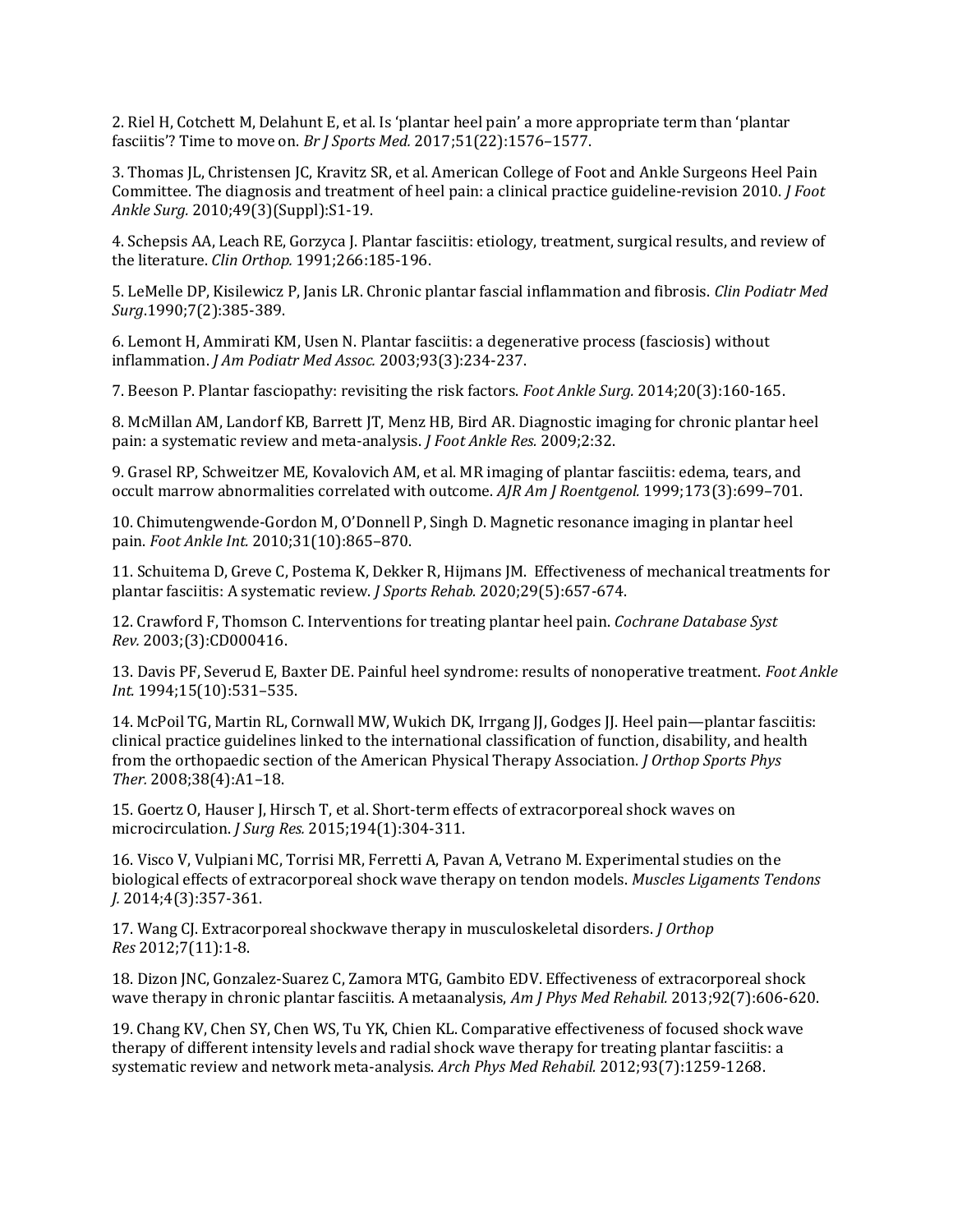20. Rompe JD, Meurer A, Nafe B, Hofmann A, Gerdesmeyer L. Repetitive low-energy shock wave application without local anesthesia is more efficient than repetitive low-energy shock wave application with local anesthesia in the treatment of chronic plantar fasciitis. *J Orthop Res*. 2005;23(4):931–941.

21. Buchbinder R, Ptasznik R, Gordon J, Buchanan J, Prabaharan V, Forbes A. Ultrasound-guided extracorporeal shock wave therapy for plantar fasciitis: a randomized controlled trial. JAMA. 2002;288(11):1364–1372.

22. Haake M, Buch M, Schoellner C, et al. Extracorporeal shock wave therapy for plantar fasciitis: randomised controlled multicentre trial. BMJ. 2003;327(7406):75.

23. Rompe JD, Decking J, Schoellner C, Nafe B. Shock wave application for chronic plantar fasciitis in running athletes. A prospective, randomized, placebo-controlled trial. Am J Sports Med. 2003;31(2):268– 275.

24. Malay D, Pressman M, Assili A, et al. Extracorporeal shockwave therapy versus placebo for the treatment of chronic proximal plantar fasciitis: Results of a randomized, placebo-controlled, doubleblinded, multicenter intervention trial. J Foot Ankle Surg. 2006;45(4):196-210.

25. Gollwitzer H, Diehl P, Von Korff A, Rahlfs VW, Gerdesmeyer L. Extracorporeal shock wave therapy for chronic painful heel syndrome syndrome: A prospective, double blind, randomized trial assessing the efficacy of a new electromagnetic shock wave device. J Foot Ankle Surg. 2007;46(5):348-357.

26. Gerdesmeyer L, Frey C, Vester J, et al. Radial extracorporeal shock wave therapy is safe and effective in the treatment of chronic recalcitrant plantar fasciitis: results of a confirmatory randomized placebocontrolled multicenter study. Am J Sports Med. 2008;36(11):2100–2109.

27. Gollwitzer H, Saxena A, DiDomenico LA, et al. Clinically relevant effectiveness of focused extracorporeal shock wave therapy in the treatment of chronic plantar fasciitis: a randomized, controlled multicenter study. J Bone Joint Surg Am. 2015;97(9):701-708.

28. Ibrahim MI, Donatelli RA, Hellman M, Hussein AZ, Furia JP, Schmitz C. Long-term results of radial extracorporeal shock wave treatment for chronic plantar fasciopathy: a prospective, randomized, placebo-controlled trial with two years followup. J Orthop Res. 2017;35(7):1532-1538.

29. Salviolia S, Guidib M, Marcotullic G. The effectiveness of conservative, non-pharmacological treatment, of plantar heel pain: a systematic review with meta-analysis. Foot. 2017;33:57–67.

30. Zhiyun L, Tao J, Zengwu S. Meta-analysis of high-energy extracorporeal shock wave therapy in recalcitrant plantar fasciitis. Swiss Med Wkly. 2013;143:pw13825.

31. Aqil A, Siddiqui MRS, Solan M, Redfern DJ, Gulati V, Cobb JP. Extracorporeal shock wave therapy is effective in treating chronic plantar fasciitis: a meta-analysis of RCTs. Clin Orthop Relat Res. 2013;471(11):3645–3652.

32. Yucel I, Ozturan KE, Demiraran Y, Degirmenci E, Kaynak G. Comparison of high-dose extracorporeal shockwave therapy and intralesional corticosteroid injection in the treatment of plantar fasciitis.  $\int Am$ Podiatr Med Assoc. 2010;100(2):105-110.

33. Xu D, Jiang W, Huang D, et al. Comparison between extracorporeal shock wave therapy and local corticosteroid injection for plantar heel pain. Foot Ankle Int. 2020;41(2):200–205.

34. Lai TW, Ma HL, Lee MS, Chen PM, Ku MC. Ultrasonography and clinical outcome comparison of extracorporeal shock wave therapy and corticosteroid injections for chronic plantar fasciitis: a randomized controlled trial. J Musculoskel Neuronal Interact. 2018;18(1):47-54.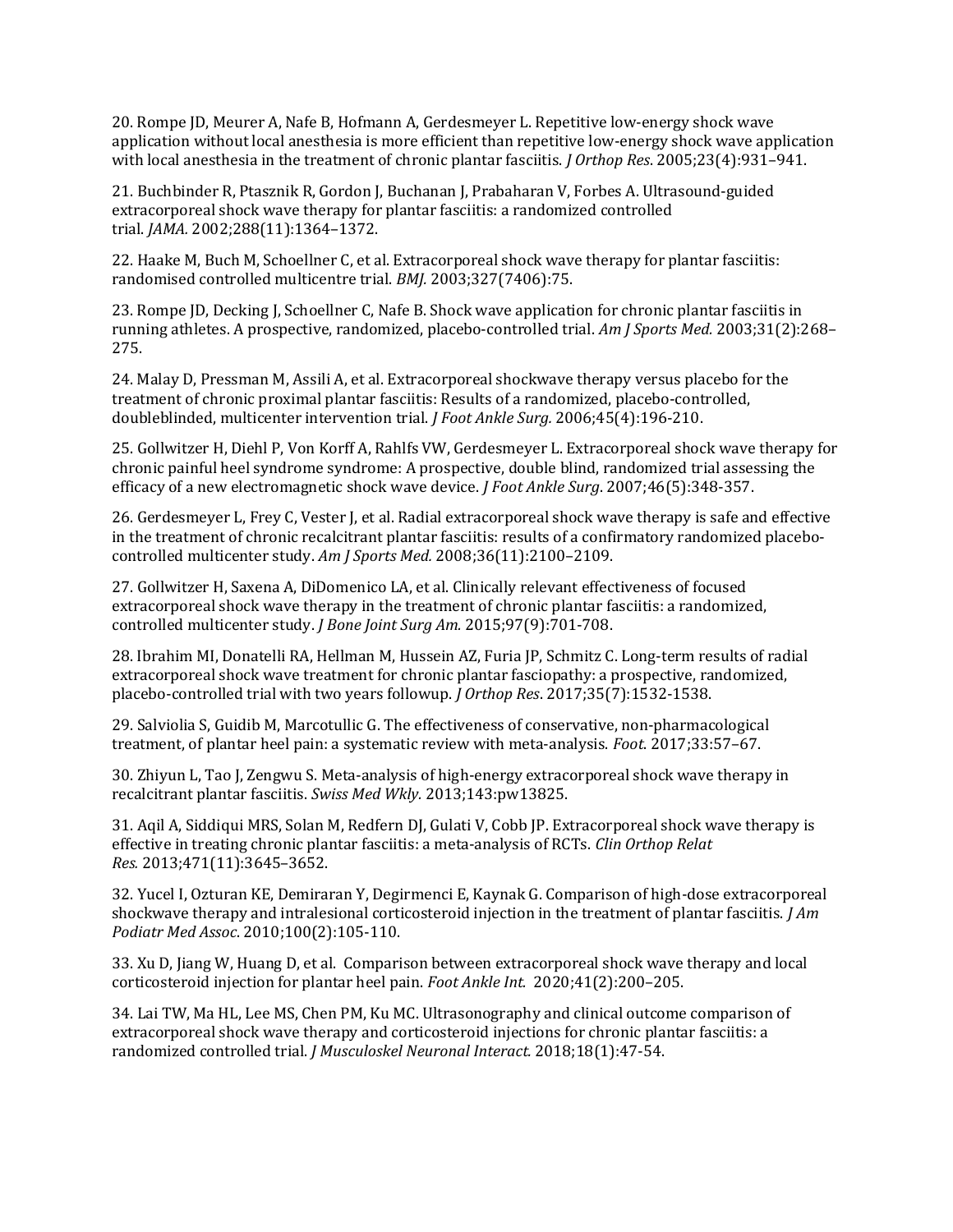35. Hocaoglu S, Vurdem UE, Cebicci MA, Sutbeyaz ST, Guldeste Z, Yunsuroglu SG. Comparative effectiveness of radial extracorporeal shockwave therapy and ultrasound-guided local corticosteroid injection treatment for plantar fasciitis. J Am Podiatr Med Assoc. 2017;107(3):192-199.

36. Djavid GE, Mortazavi SMJ, Basirnia A, et al. Low level laser therapy in musculoskeletal pain syndromes: pain relief and disability reduction. Lasers Surg Med Suppl. 2003;15:43.

37. Chow RT, Johnson MI, Lopes-Martins RAB, Bjordal JM. Efficacy of low-level laser therapy in the management of neck pain: a systemic review and meta-analysis of randomized placebo or activetreatment controlled trials. Lancet. 2009;374(9705):1897–1908.

38. Gam AN, Thorsen H, Lonnberg F. The effect of low-level laser therapy on musculoskeletal pain: a meta-analysis. Pain. 1993;52(1):63–66.

39. AlGhamdi KM, Kumar A, Moussa NA. Low-level laser therapy: a useful technique for enhancing the proliferation of various cultured cells. Lasers Med Sci. 2012;27(1):237–249.

40. Kujawa J, Zavodnik L, Zavodnik I, Buko V, Lapshyna A, Bryszewka M. Effect of low-intensity (3.75–25 j/cm2) near-infrared (810 nm) laser radiation on red blood cell ATPase activities and membrane structure. J Clin Laser Med Surg. 2004;22(2):111–117.

41. Tam G. Low power laser therapy and analgesic action. J Clin Laser Med Surg. 1999;17(1):29–33.

42. Peplow PV, Chung TY, Baxter GD. Application of low level laser Technologies for pain relief and wound healing: overview of scientific bases. Phys Ther Rev. 2010;15(4):253–285.

43. Basford RJ, Malanga AG, Krause AD, Harmsen SW. A randomized controlled evaluation of low intensity laser therapy: plantar fasciitis. Arch Phys Med Rehab. 1998;79(3):249–254.

44. World Association for Laser Therapy (WALT). Dosage Recommendations. Available at: https://waltza.co.za/documentation-links/recommendations/dosage-recommendations/ . Accessed October 9, 2020.

45. Kiritsi O, Tsitas K, Malliaropoulos N, Mikroulis G. Ultrasonographic evaluation of plantar fasciitis after low-level laser therapy: results of a double-blind, randomized, placebo-controlled trial. Lasers Med Sci. 2010;25(2):275–281.

46. Macias DM, Coughlin MJ, Zang K, Stevens FR, Jastifer JR, Doty JF. Low-level laser therapy at 635 nm for treatment of chronic plantar fasciitis: a placebo controlled, randomized study. J Foot Ankle Surg. 2015;54:768–777.

47. Jastifer JR, Catena F, Doty JF, Stevens F, Coughlin MJ. Low level laser therapy for the treatment of chronic plantar fasciitis: a prospective study. Foot Ankle Int. 2014;35(6):566–571.

48. Cinar E, Saxena S, Uygur F. Low-level laser therapy in the management of plantar fasciitis: a randomized controlled trial. Laser Med Sci. 2018;33(5):949-958.

49. Lamba D. To evaluate the efficacy of 780 nm low level laser therapy for the treatment of plantar fasciitis in South Western Ethiopia. Ind J Physiother Occup Ther. 2019;13(2). Available at: https://medicopublication.com/index.php/ijpot/article/view/3781 . Published April 30, 2019. Accessed October 9, 2020.

50. Kheshie AR, Alayat MSM, Ali MME. High-intensity versus low-level laser therapy in the treatment of patients with knee osteoarthritis: a randomized controlled trial. Laser Med Sci. 2014;29(4):1371-1376.

51. Alayat MSM, Atya AM, Ali MME, Shosha TM. Long-term effect of high-intensity laser therapy in the treatment of patients with chronic low back pain: a randomized blinded placebocontrolled trial. Lasers Med Sci. 2014;29(3):1065–1073.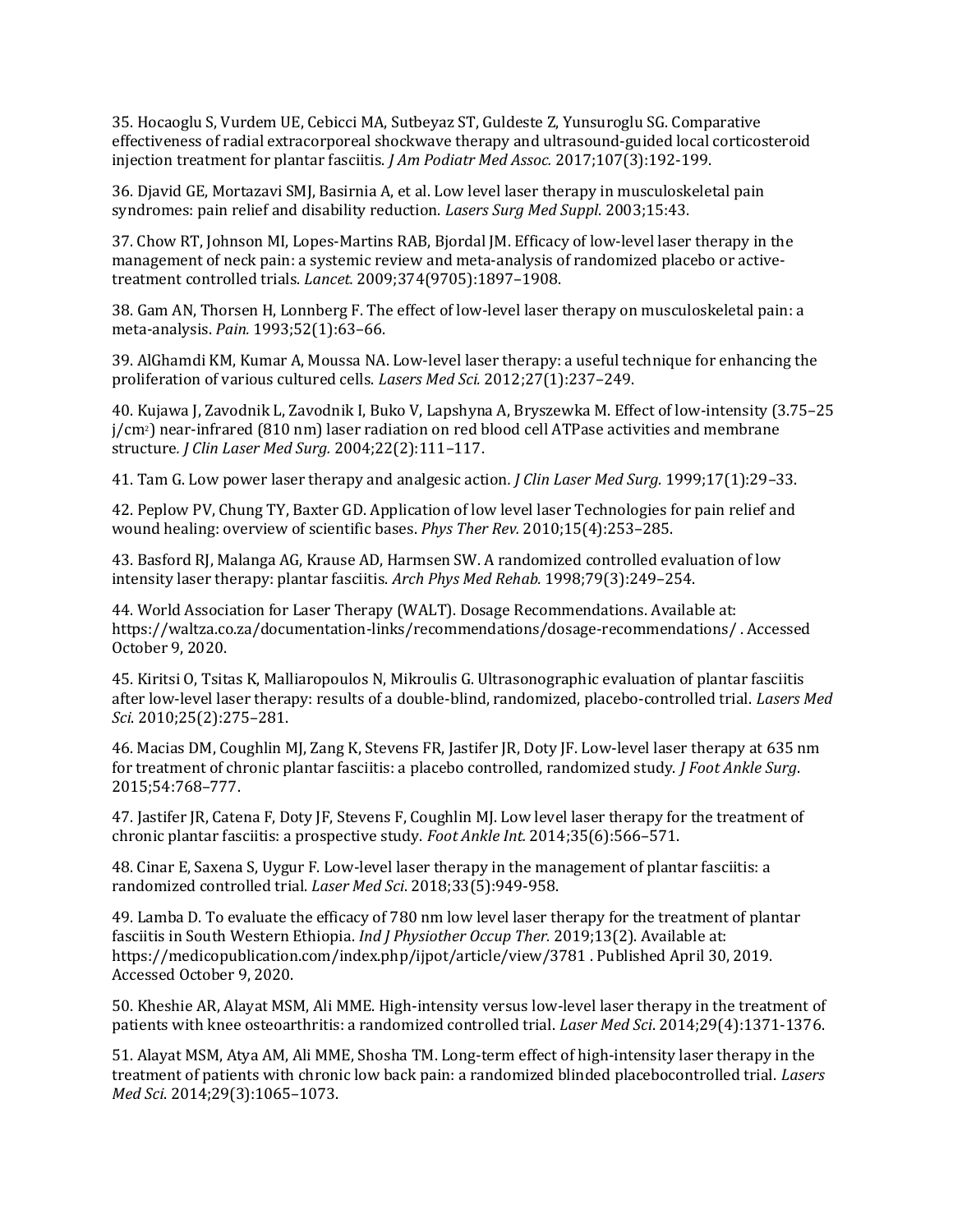52. Alayat MS, Elsodany AM, El Fiky AA. Efficacy of high and low level laser therapy in the treatment of Bell's palsy: a randomized double blind placebo-controlled trial. Lasers Med Sci. 2014;29(1):335–342.

53. Dundar U, Turkmen U, Tokta H, Ulaslı AM, Solak O. Effectiveness of high-intensity laser therapy and splinting in lateral epicondylitis; a prospective randomized controlled study. Lasers Med Sci. 2015;30(3):1097–1107.

54. Ordahan B, Karahan AY, Kaydok E. The effect of high-intensity versus low-level laser therapy in the management of plantar fasciitis: a randomized clinical trial. Lasers Med Sci. 2018;33(6):1363–1369.

55. Sanmak DY, Kulcu DG, Mesci N, Altunok EC.Comparison of effects of low-level laser therapy and extracorporeal shock wave therapy in plantar fasciitis treatment: A randomized, prospective, singleblind clinical study. Turk J Phys Med Rehab. 2019;65(2):184-190.

56. Ulusoy A, Cerrahoglu L, Orguc S. Magnetic resonance imaging and clinical outcomes of laser therapy, ultrasound therapy, and extracorporeal shock wave therapy for treatment of plantar fasciitis: A randomized controlled trial. J Foot Ankle Surg. 2017;56(4):762–767.

57. LaPrade RF, Geeslin AG, Murray IR, et al. Biologic treatments for sports injuries. Current concepts, future research, and barriers to advancement, part 1: biologics overview, ligament injury, tendinopathy. Am J Sports Med. 2016;44(12):3270-3283.

58. Mishra A, Harmon K, Woodall J, Vieira A. Sports medicine applications of platelet rich plasma. Curr Pharm Biotechnol. 2012;13(7):1185-1195.

59. DeLong JM, Russell RP, Mazzocca AD. Platelet-rich plasma: the PAW classification system. Arthroscopy. 2012;28(7):998-1009.

60. Mautner K, Malanga GA, Smith J, et al. A call for a standard classification system for future biologic research: the rationale for new PRP nomenclature. PM R. 2015;7(4)(Suppl):S53-59.

61. Arnoczky SP, Sheibani-Rad S, Shebani-Rad S. The basic science of platelet-rich plasma (PRP): what clinicians need to know. Sports Med Arthrosc Rev. 2013;21(4):180-185.

62. Kabiri A, Esfandiari E, Esmaeili A, Hashemibeni B, Pourazar A, Mardani M. Platelet-rich plasma application in chondrogenesis. Adv Biomed Res. 2014;3(1):138.

63. Kim HJ, Yeom JS, Koh YG, et al. Anti-inflammatory effect of platelet-rich plasma on nucleus pulposus cells with response of TNF-a and IL-1. J Orthop Res. 2014;32(4):551-556.

64. van Buul GM, Koevoet WLM, Kops N, et al. Platelet-rich plasma releasate inhibits inflammatory processes in osteoarthritic chondrocytes. Am J Sports Med. 2011;39(11):2362-2370.

65. Molloy T, Wang Y, Murrell G. The roles of growth factors in tendon and ligament healing. Sports Med. 2003;33(5):381–394.

66. Martinelli N, Marinozzi A, Carni S, et al. Platelet-rich plasma injections for chronic plantar fasciitis. Int Orthop. 2013;37(5):839–842.

67. Hall MP, Band PA, Meislin RJ, Jazrawi LM, Cardone DA. Platelet-rich plasma: current concepts and application in sports medicine. J Am Acad Orthop Surg. 2009;17(10):602–608.

68. Chahla J, Cinque ME, Piuzzi NS, et al. A call for standardization in platelet-rich plasma preparation protocols and composition reporting: a systematic review of the clinical orthopaedic literature. *J Bone* Joint Surg Am. 2017;99(20):1769-1779.

69. Cross JA, Cole BJ, Spatny KP, et al. Leukocyte-reduced platelet-rich plasma normalizes matrix metabolism in torn human rotator cuff tendons. Am J Sports Med. 2015;43(12):2898-2906.